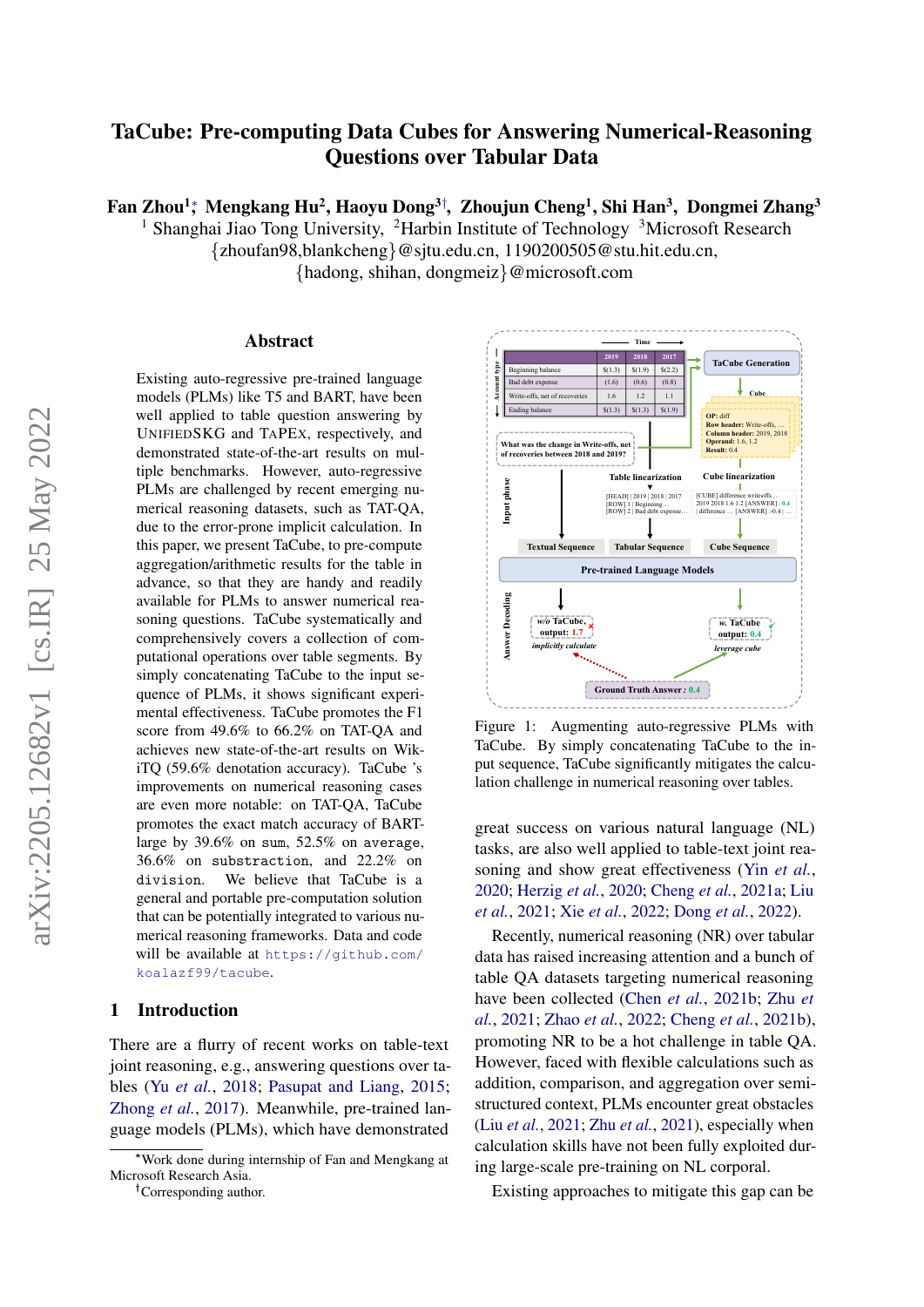mainly concluded into two families. One is logicalform-based method, which formulates table QA as a semantic parsing task. The method first generates the logical form and then applies a post execution on the logical form to produce the final answer. The answer generation process is much more trackable and explainable than directly decoding answers, but it also has deficiencies. (1) Human annotations of logical forms are expensive and error-prone [\(Herzig](#page-9-4) *et al.*, [2020;](#page-9-4) [Cheng](#page-8-0) *et al.*, [2021a\)](#page-8-0). (2) There lacks a dominant formulation of logical forms for table reasoning, and thus logical form formulations and model designs are easy to be task-specific and even dataset-specific: [\(Pasu](#page-9-1)[pat and Liang,](#page-9-1) [2015;](#page-9-1) [Liang](#page-9-8) *et al.*, [2018;](#page-9-8) Guo *[et al.](#page-8-4)*, [2019;](#page-8-4) Gao *[et al.](#page-8-5)*, [2019;](#page-8-5) [Cheng](#page-8-3) *et al.*, [2021b\)](#page-8-3) design their own logical forms and semantic parsers; [\(Herzig](#page-9-4) *et al.*, [2020;](#page-9-4) Zhu *[et al.](#page-10-0)*, [2021\)](#page-10-0) simplify the logical form design and use specific classification heads for cell selection, operator prediction, and unit prediction, to produce the answer. (3) Due to the representation limitation of logical forms, it lacks sufficient flexibility to generate free-style answers or answers matching special conditions, e.g., "2 million" that augments a numeric value "2" with its textual scale "million" and "2022" that is a part of a cell string "2022/05/20".

The other popular way is directly generating the answer using auto-regressive PLMs. UNIFIED-SKG (Xie *[et al.](#page-9-6)*, [2022\)](#page-9-6) leverages T5 [\(Raffel](#page-9-9) *et al.*, [2020\)](#page-9-9) and achieves promising and even state-ofthe-art performance on a series of datasets, showing the power of directly fine-tuning large LMs on table-text joint reasoning. TAPEX (Liu *[et al.](#page-9-5)*, [2021\)](#page-9-5), which is based on BART [\(Lewis](#page-9-10) *et al.*, [2020\)](#page-9-10) and pre-trained by learning a neural SQL executor, surprisingly outperforms prior works by a large margin. TAPEX provides a new way of using clean and synthetic data for efficient pre-training and shows its promising capacity on several numerical reasoning types, e.g., count and comparison. However, when it comes to more complex numerical calculations involving sum, substraction, or division, the accuracy falls to the bottom, showing that implicit numerical calculation is errorprone. To make things worse, when auto-regressive PLMs produce a wrong number, e.g., "1.7" in Figure [1,](#page-0-0) it's hard to uncover where the number comes from and improve the model accordingly, because all calculations are implicitly done in transformers.

To address the above shortcomings, we propose

to pre-compute aggregation/arithmetic results for the target table in advance, so that they are handy and readily available for answering numerical reasoning questions. This idea is inspired by an important data cube [\(Jiawei](#page-9-11) *et al.*, [2016\)](#page-9-11) concept in data mining field to facilitate the online analytical processing of multi-dimensional data, so we name our pre-computed aggregation/arithmetic results as TaCube. TaCube systematically covers a collection of computational operations over table segments in a comprehensive way. TaCube can not only be fully materialized, but also be partially materialized for efficiently application to existing models. We propose rule-based and neural-based methods to produce efficient TaCube while maintain high coverage on ground truth numerical reasoning. In this paper, we applied TaCube to auto-regressive PLMs, for their flexibility of decoding answers by leveraging both the original table and TaCube (as a fast access) to avoid most error-prone implicit calculations. We believe that TaCube is a general pre-computation solution that can be helpful to various numerical reasoning frameworks.

Our experiments show that, by directly augmenting the original table with sequenced TaCube: (1) on TAT-QA, TaCube significantly improves BARTlarge by 18.3% in F1 score and TAPEX by 16.6% in F1 score, and outperforms the logical-form-based state-of-the-art method TagOP by 3.5% in F1 score; (2) on WikiTQ, TaCube also achieves new state-ofthe-art denotation accuracy of 59.6% (+2.1%). In addition to the overall improvements, we analyze TaCube's EM improvements by different calculation operators on TAT-QA based on BART-large: sum increased by 39.6%, average increased by 52.5%, substraction increased by 36.6%, and division increased by 22.2%, and similar improvements are also found in TAPEX.

#### 2 Preliminary

#### 2.1 Data Cube As Pre-computation

The concept of data cube is proposed in data mining, which can provides fast access to precomputed, summarized data and thus benefit the analysis process (Han *[et al.](#page-9-12)*, [2011\)](#page-9-12). A data cube, which defined by dimensions and facts, allows stored data records to be modeled and viewed in multiple dimension. Each dimension corresponds to an attribute or a set of attributes, usually the perspectives or entities with respect to which an organization want to keep records. Each fact is nu-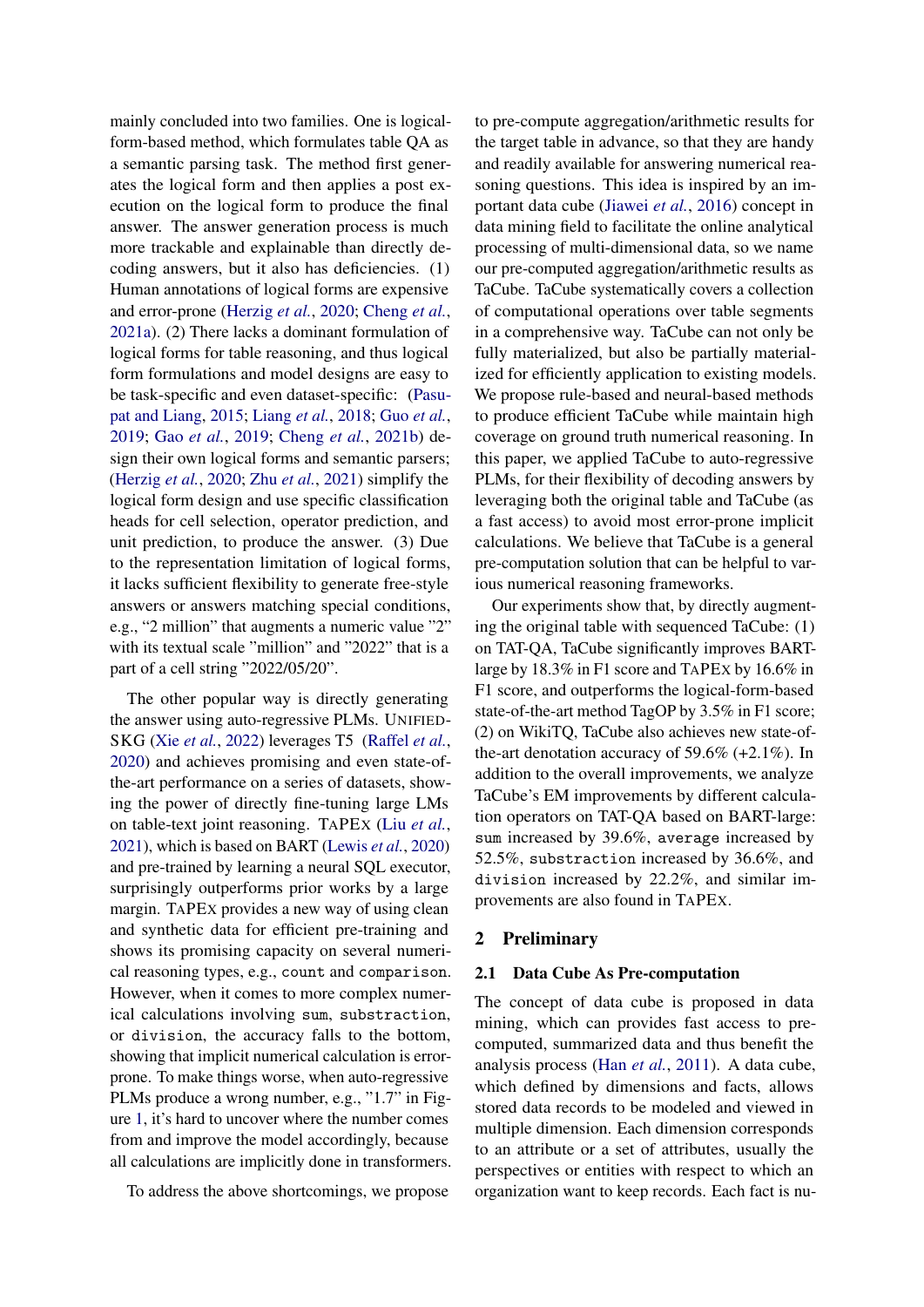<span id="page-2-0"></span>

Figure 2: Illustrtion of relationship between cube,  $cube_{ext}$ , and cube uncovered cases.

meric measure, organized by fact tables containing the name of the fact, usually storing value of some aggregate measure such as count and sum.

Take the cross table in Figure [1](#page-0-0) for example. The numeric value stored in the table represents the annual accounts for a coorperation, the top rows which serve as the column header, the the first column serves as the row header. There are two dimensions in total: time dimension which records the yearly accounts, account type dimension which records multiple types of accounts.

Data cube inherently support operations including drill-down and roll-up, which allow the user to view the data at differing degrees. Also, the roll-up operation can be used to perform controllable data summarization along specified dimension(s).

Semi-structured tables also share part of the features of stored records to generate a data cube. For example, the numeric values stored in a table cell can be treated as the stored records, while the header names or textual cell values can be treated as different dimensions corresponding to the numeric value records. The data cube naturally reflects some of the factual numerical for numerical reasoning over a given table, and can potentially helps tackling numerical reasoning problems over tabular data.

### 2.2 Datasets

TAT-QA dataset (Zhu *[et al.](#page-10-0)*, [2021\)](#page-10-0) includes in total 16,552 questions with hybrid context of both tables and textual content from real-world financial reports. Over 40%(7341 of 16552) of the questions require numerical-reasoning skills including addition, substraction, multiplication, division, count, comparison, and compositional operations. TAT- QA also concludes the correct scale together with the string or numerical value to make up the final answer, which makes a unique challenge compared to other existing datasets.

WikiTQ [\(Pasupat and Liang,](#page-9-1) [2015\)](#page-9-1) includes in total 22,033 questions focusing on table-only question answering. WikiTQ does not have annotations for numerical reasoning operations. The author manually picked 200 examples and classified them based on the types of operations required to answer the question. The case study reflects that the dataset contains considerable cases of complicated reasoning. The Squall dataset (Shi *[et al.](#page-9-13)*, [2020\)](#page-9-13) manually annotates SQL query on approximately 80% of the cases in WikiTQ, which transfer the unsupervised task into a supervised semantic parsing task. The SQL annotations show that WikiTQ contains multiple types of operation, e.g., count, sum, max, min, group, abs, avg.

Apart from the above two datasets studied in this paper, numerous tabular datasets are also closely related to numerical reasoning. Fin-QA [\(Chen](#page-8-2) *et [al.](#page-8-2)*, [2021b\)](#page-8-2) collects tables and context from financial domain, and raises financial-related questions including complex numerical reasoning. Multi-Hiertt [\(Zhao](#page-9-7) *et al.*, [2022\)](#page-9-7) and HiTAB [\(Cheng](#page-8-3) *et [al.](#page-8-3)*, [2021b\)](#page-8-3) include numerical reasoning examples on hierarchical table question answering. For table fact verification tasks [\(Chen](#page-8-6) *et al.*, [2019;](#page-8-6) [Aly](#page-8-7) *et [al.](#page-8-7)*, [2021\)](#page-8-7), the numerical reasoning skills are also required for verifying whether the given statement about the table is entailed or refuted.

However, the performance on existing methods tackling such tasks are still far from human performance, which indicates the numerical reasoning problems as an emerging challenge in tabular data.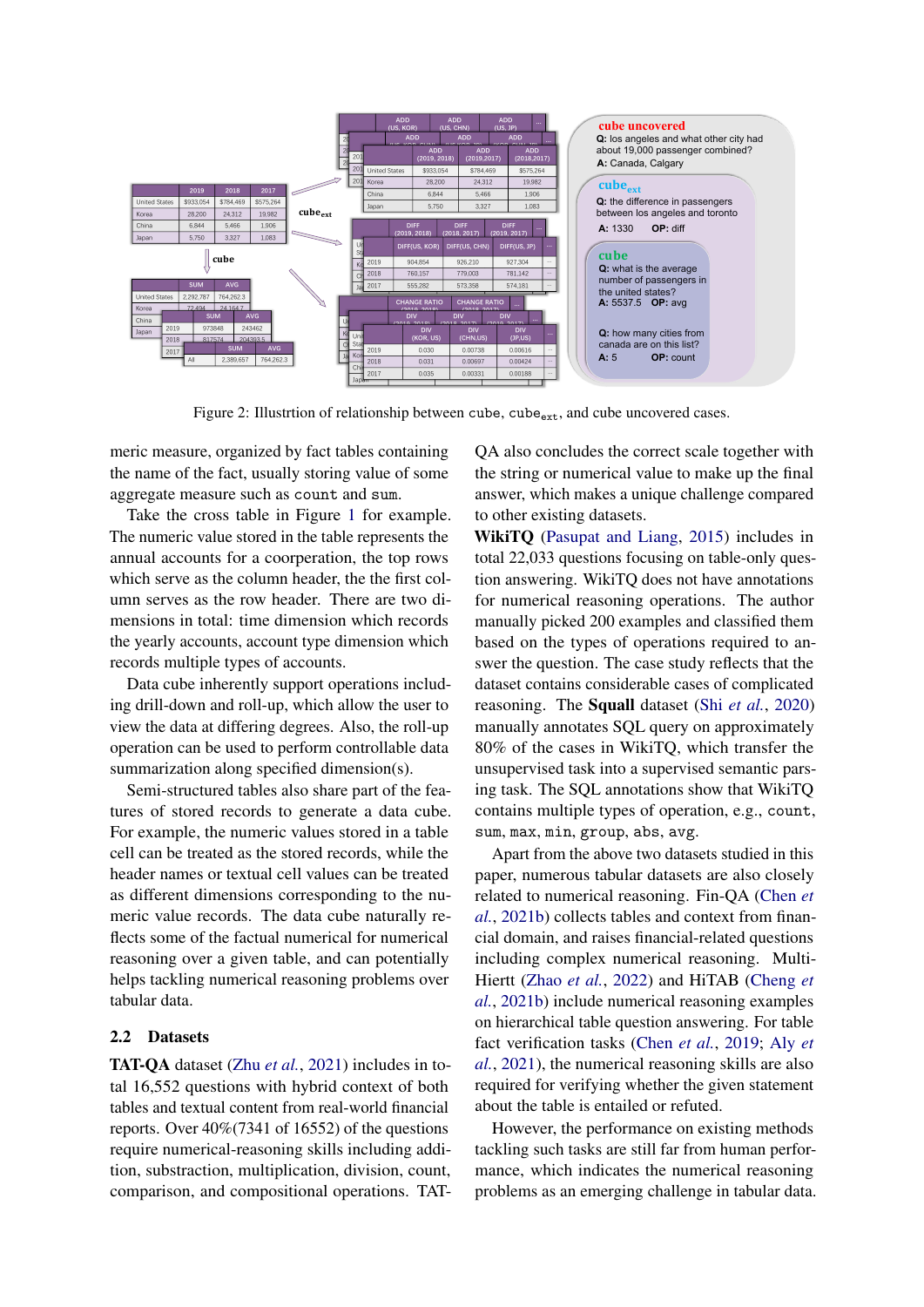#### 2.3 PLMs for Table QA

PLMs have been widely leveraged in dealing with table QA tasks. Recent works also prove that powerful PLMs with decoder can be well applied to table-text joint representation. On a wellrecognized table QA benchmark WikiTQ, UNI-FIEDSKG (Xie *[et al.](#page-9-6)*, [2022\)](#page-9-6) achieves state-of-theart denotation accuracy of 49.3% among methods without extra pre-training; TAPEX (Liu *[et al.](#page-9-5)*, [2021\)](#page-9-5) with pre-training on SQL corpus surpasses the previous methods with a large margin, obtaining denotation accuracy of 57.5%.

Represented as a form of pre-computed data cube, TaCube can be easily integrated at the input phase and is theoretically suitable for most of the PLMs. Due to the shortcomings discussed in the Section [1,](#page-0-1) in this paper, we mainly choose the PLMs with decoders and apply the generator based method in follow-up experiments over table QA tasks. The generator based method can effectively leverage the weakly-supervised data, and flexibly organized the cell value to generate the answer accordingly, e.g., to produce a piece of text inside a cell, or to produce an numeric value with its unit.

Model Input/Output For semi-structured tables, TAPEX (Liu *[et al.](#page-9-5)*, [2021\)](#page-9-5) designs a table linearization to feed the flatten sequence into the model directly. A flattened sequence is denoted as

$$
T^* = \text{[HEAD]} \mid c_1 \mid \dots \mid c_N
$$
  
\n
$$
\text{[Row]} \quad 1 \mid r_1 \mid \text{[Row]} \quad 2 \mid r_2 \mid \dots \mid r_M
$$
 (1)

Notably, TAPEX use a vertical bar "|" to separate headers or cells in different columns. The final input will concatenate the textual context and the table sequence, and will then be fed into the model. The expected output of TAPEX is the concatenation of answer(s) separated by comma which is generated autoregressively by the model. The table QA benchmarks in TAPEX paper does not contain a more complex answer. But it is simple to conclude other forms of answer, e.g., using "2 | million" to represent the answers with scale in TAT-QA. TAPEX proved to be effective in finding the factual supporting cells.

Our TaCube takes the above model input and output setting. The pre-computed cube will also be flattened as a sequence, which will be discussed in Section [3.2.](#page-4-0)

## 3 TaCube

In this section, we first discuss how pre-computed data cubes help answering numerical reasoning questions over tables. Secondly, we point out the plain implementation via brute force are not favored due to explosive increasing cube size and time consumption. Following such observation, We present our approach for cube generation, and cube candidate selection. We will show that the proposed rule-based cube generation can cover a large portion of numerical reasoning required cases and remains efficient in search space at the same time. Further, in order to reduce the cube size when feeding to the PLMs, we adopt two ranking methods to perform a more effective filtering operation to pick out the most likely candidate cube results.

#### <span id="page-3-0"></span>3.1 Data Cube Application in Table QA

Following definition of cube, to apply data cube in Table QA, we need to decide dimension, and arithmetic/aggregation operator types. Semi-structure tables contain rich information not only in cell values but also structural arrangement through headers or hierarchy [\(Dong](#page-8-1) *et al.*, [2022;](#page-8-1) [Wang](#page-9-14) *et al.*, [2021\)](#page-9-14). For example, cells under the same header, or cells in the same table row are most likely to represent same type of information.

Thus, a data cube for the table can be sets of aggregations over cells under same column headers or row headers. We denote such aggregation results over table headers as cube, and they includes aggregation operations , such as sum, count, and average.

Nevertheless, such pre-computed results can't cover answers requiring non-aggregation operations, e.g., question asking the difference(diff) of two cell values or asking the summation result(add) of certain cells with specific filtering condition. In fact, the proportion of non-aggregation operations is even higher in some of the numerical reasoning datasets (Zhu *[et al.](#page-10-0)*, [2021;](#page-10-0) [Zhao](#page-9-7) *et al.*, [2022;](#page-9-7) [Chen](#page-8-2) *[et al.](#page-8-2)*, [2021b\)](#page-8-2). Based on such observation, We find it necessary to extend the operation types for precomputed results, making it cover more operation types.

We denote this extended pre-computed results as cube $_{ext}$ . The extended operators contain 2operand operator, such as add, substraction, division, change ratio. Notably, add and sum are in different groups of operators. We use sum to represent an aggregation operator which sums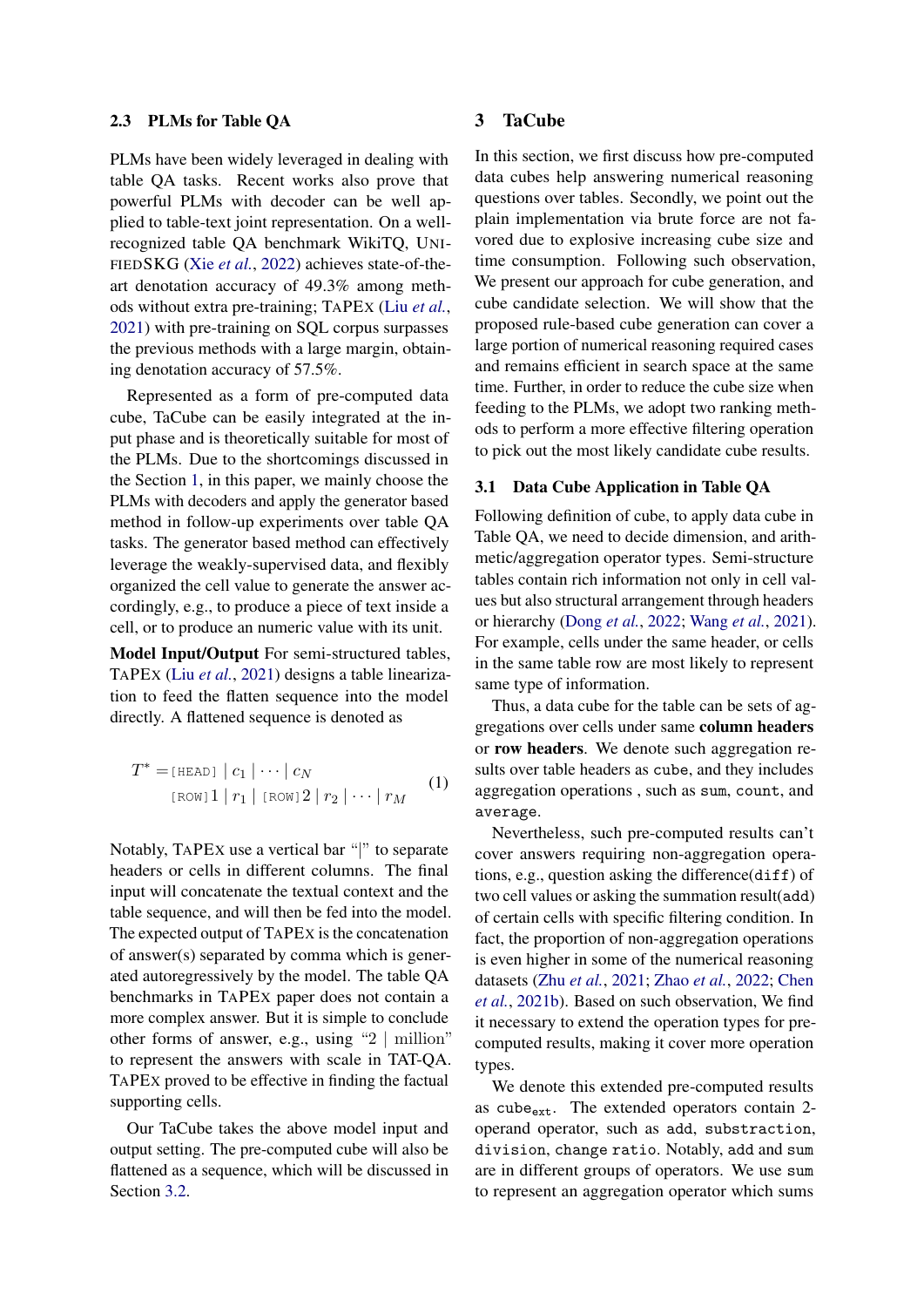<span id="page-4-1"></span>

| Operator     | $\arg\left( \frac{\pi}{2} \right)$ | Calculation                                      |
|--------------|------------------------------------|--------------------------------------------------|
| count        | aggr                               | $ {\rm cell}_{\rm selected} $                    |
| sum          | aggr                               | $\Sigma$ cell <sub>selected</sub>                |
| average      | aggr                               | $1/ cell_{selected}  \cdot \sum cell_{selected}$ |
| add          | ext                                | $cell_1 + \cdots + cell_k$                       |
| diff         | ext.                               | $\text{cell}_1 - \text{cell}_2$                  |
| div          | ext.                               | $\text{cell}_1/\text{cell}_2$                    |
| change ratio | ext                                | $(\text{cell}_1 - \text{cell}_2)/\text{cell}_2$  |

(a) Operator types for pre-computed cube

| Pattern     | Operand                                                 |
|-------------|---------------------------------------------------------|
| Same column | cells under one candidate column and all candidate rows |
| Same row    | cells in one candidate row and all candidate columns    |
| All row     | all cells under one candidate column and all rows       |
| All column  | all cells in one candidate row and all columns          |
| Top-k row   | top-k rows' cells under one candidate column            |

(b) Generation rules

#### Table 1: production rules

up all the numeric value under one or many dimensions, and use add to represent an extended operator which adds up candidate numeric values after filtering. As Figure [2](#page-2-0) shows, in this paper, we only extend to first-order cube, i.e., we do not further perform operation over the generated cube items, which may include more compositional computation cases. We may exploit such practice in the future work. We also include some computing pattern templates, e.g., same row pattern which indicates the operand are all in the same row. The extended operator types and the computing patterns for TaCube is listed in Table [1.](#page-4-1)

We will show cube<sub>ext</sub> can cover a significant portion of the numerical reasoning cases in the following sections.

#### <span id="page-4-0"></span>3.2 Cube Generation

We aim to provide pre-computed results in model input phase so that the model can generate answers based on table cells as well as augmented cube information, bridging the gap in numerical reasoning. Also, to reduce the cube size, the cube generation is question-sensitive, i.e., for a given question and table pair, we generate one corresponding cube where cube items are most related to the question. For future work, we may try question-insensitive cube generation if the length of the cube is not a burden to the sequence length.

Brute Force Generation It is straightforward to use brute force method to traverse the whole search space and generate all the candidate results for the  $cube_{ext}$  of a given table. If the operation type and computing pattern to generate the expected answer is included in Table [1,](#page-4-1) then the correct answer must exist in the generated cube $_{\rm ext.}$ 

But brute force lead to two problems in the generation phase and model training phase. First, the explosive time consumption and space consumption for a large table. Suppose a table with  $m$  rows and  $n$  columns is given and we understand little about its structure, the theoretical total search space will be up to  $O(n \cdot 2^m + m \cdot 2^n)$  for an aggregation operation, and  $O(n \cdot m^2 + m \cdot n^2)$  for an extended 2-operand operation. Even if we rigorously follow the definition to generate the cube, we can still see from the Figure [2](#page-2-0) that the size of the cube will easily exceed the size of the table itself. This is only the situation where the table is a simple matrix table which contains only two dimensions(time dimension, and country dimension), five rows and four columns. For a multi-dimension table with much more columns and rows, we can imagine the time consumption and the search space will be intolerable. Secondly, too many candidates can be a burden on the model input length and make it difficult for the model to leverage.

Rule Based Generation Due to the high expense and potential problems of brute force generation, it is worthy exploring the possibility to efficiently generate a pre-computed results for the Question-Table pair. We want the cube to be streamline so it can save input sequence's length. Meanwhile, it should cover most of the common numerical reasoning cases in the tasks.

Following such observation, we design the generation rule for our pre-computing cube. We force the extracted candidate pre-computation to be samerow or same column operation. Also, we require the generated cube should be question-sensitive, i.e. to generate specific cube items closely related to the question. For instance, given a question answering "what is the difference in passengers between Los Angles and Toronto", then the cube should better not to conclude items with irrelevant operators, such as count and sum. We decide the candidate operators, headers, cells based on aligned mention in the question. We conclude the template for computing patterns of our rule-based generation in Table [1b.](#page-4-1) The template for computing patterns also reduces the search space of generation.

The rule-based generation process can be concluded in three steps in general:

(i) Decide operator type(s) by textual mention in questions.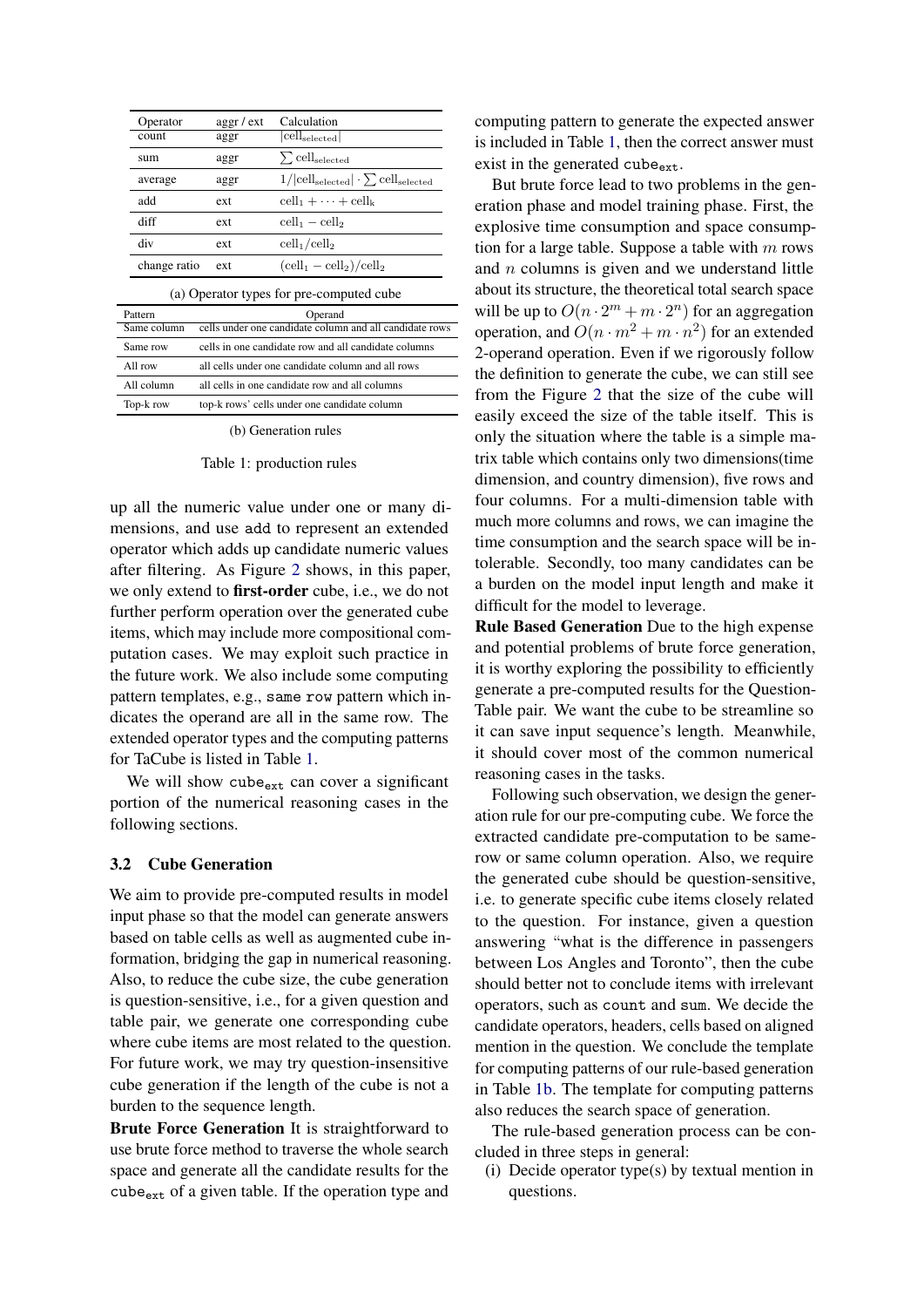- (ii) Find candidate columns and candidate rows by matching column headers, row header, and cell values with textual mention in questions.
- (iii) Try all the combinations using (1) operator; (2)  $k_{row}$  candidate rows and  $k_{column}$  candidate columns; (3) computing patterns. Each computation result serves an item in the cube.

Such heuristic methods significantly shrink the time complexity to polynomial while sacrificing the coverage within a tolerable range. If a precomputed cube for a given question and table pair contains one item that generate the correct numeric value to the answer, we treat it as a correct cube. The coverage is the correct cubes' proportion of total extracted cube numbers. (i) On TAT-QA dev set, we achieves coverage of approximately 70% over all cases involving aggregation/arithmetic operation; (ii) On WikiTQ, we achieve coverage of 68% over all the cube-extracted cases on the dev set and 62% on the train set.

Cube Serialization The pre-computed and ranked cube will be flattened as a sequence in the end and this leads to designing cube serialization. As shown in Figure [1,](#page-0-0) we present one item in the cube with its operator, the row header, the column header, the selected cell value, and the pre-computed answer. We design a naive cube linearization similar to the table linearization. And a flattened cube sequence is denoted as  $C^*$ .

$$
C^* = [\text{CUBE}], \text{OPERATOR},
$$
  
\n
$$
CH_1, \cdots, CH_{kc}, RH_1, \cdots, RH_{kr},
$$
  
\n
$$
op_1, op_2, \cdots, op_m, [\text{ANSWER}] : answer
$$
\n(2)

Here [CUBE] and [ANSWER] are special tokens indicating the start of the TaCube and the answer; CH, RH, and op are abbreviations for column header, row header, and operand;  $kc$ ,  $kr$  are numbers of set of the headers of all the operands.

Notably, in Table [1](#page-4-1) we concluded all the computing patterns for a pre-computed result. So all the operands in one TaCube must share either the same column headers or same row headers.

## <span id="page-5-0"></span>3.3 Cube Ranking

Although the extracted pre-computed cube results' size is within polynomial level, it still can be nontrivial and causes the same dilemma as the brute force generation. To overcome the problem, we propose two methods for ranking the cube results,

<span id="page-5-1"></span>

Figure 3: Coverage on validation data of tat-qa, where K stands for picking top k pre-computed results as input.

including a heuristic method and a neural-based method.

Heuristic Ranking We use the proposed cube linearization method to generate cube sequences and calculate the text similarity [\(Ramos and others,](#page-9-15) [2003\)](#page-9-15) between the question and the flattened cube sequences. The ranks of pre-computed results are decided by the similarity, i.e., the result with a higher similarity will have a higher rank.

Neural-based Ranking The neural-based ranking process is modeled as a binary classification problem following table fact verification tasks. Given the concatenation of a question, a pre-computed cube result, and a table, the neural-based model needs to give its prediction of whether the precomputed result is the correct answer. We employ a BART-base architecture and use the similar configuration of TAPEX's experiments on TabFact [\(Chen](#page-8-6) *[et al.](#page-8-6)*, [2019\)](#page-8-6). We re-rank the candidates using both the label and the output logits.

Both heuristic ranking and neural-based ranking method uses cube<sub>ext</sub>, and we denote the top  $k$ picked pre-computed cube items as  $cube<sub>k</sub>$ .

#### 3.4 Coverage Discussion

In section [3.2,](#page-4-0) we propose a rule-based cube generation method. And in section [3.3,](#page-5-0) we further introduce two scoring methods for evaluating cube confidence and re-ranking the cube. To prove that our method covers most of the reasoning cases, we test the coverage of extracted cubes on validation data of TAT-QA(Zhu *[et al.](#page-10-0)*, [2021\)](#page-10-0).

As is shown in Fig [3,](#page-5-1) increasing the number of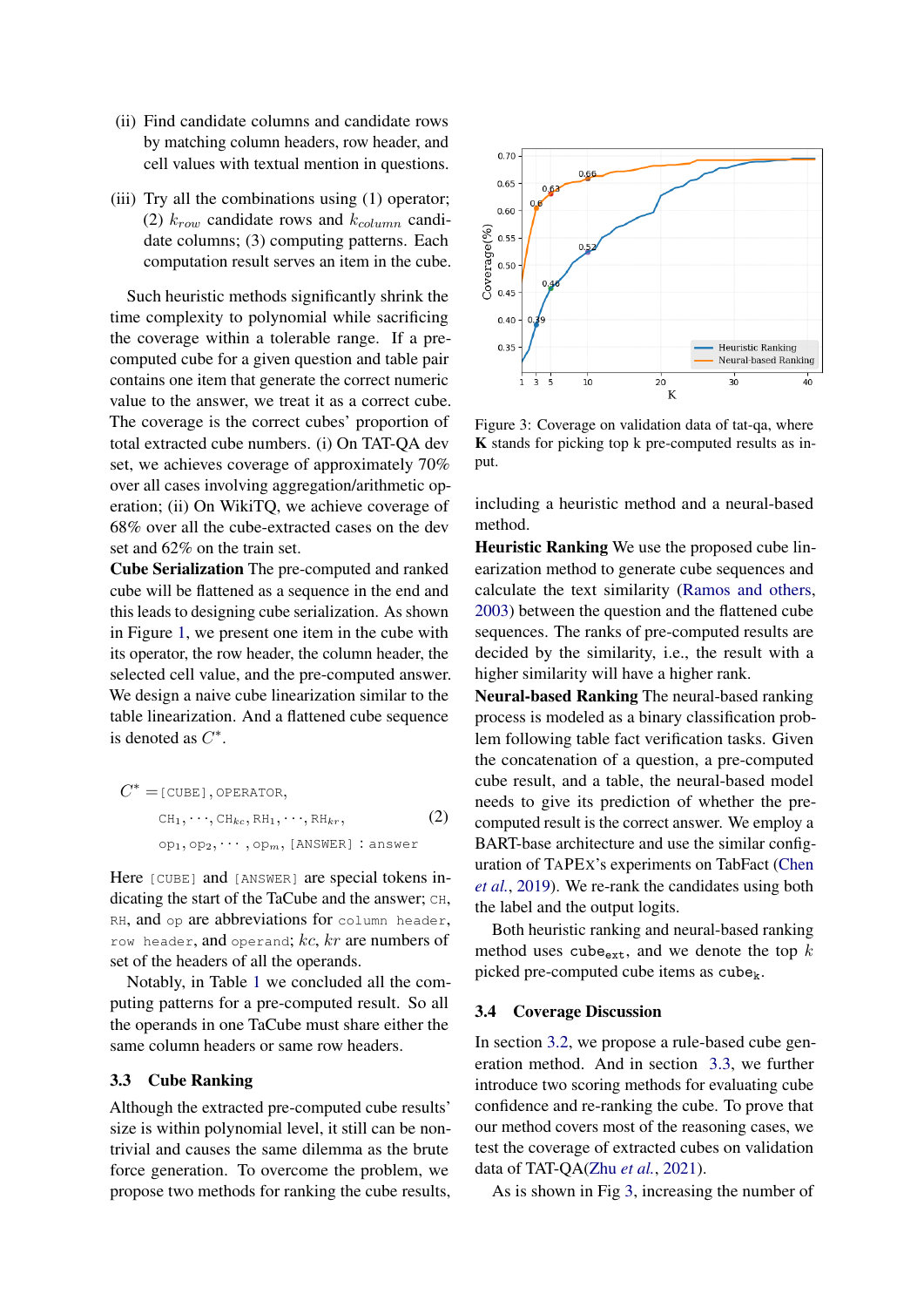pre-computed cube results will result in a greater coverage, eventually reaching about 70%. Additionally, with the use of neural ranker, the coverage under the same number of pre-computed cube results has increased significantly.

We also make an analysis on the failed cases in 100 random samples of WikiTQ dev test. We observe that the upper bound of cube generation does not outperform current rule-based cube generation method by a large margin: only 15% of the fail-to-cover cubes are caused by current rules. For more details, please check Appendix [A.](#page-11-0)

## 4 Experimental Results and Analysis

In this section, we describe the details of TaCube and evaluate the effectiveness of TaCube on two table-related questions answering benchmarks.

#### 4.1 Experimental Setup

Datasets We evaluate on TAT-QA(Zhu *[et al.](#page-10-0)*, [2021\)](#page-10-0), and WikiTQ [\(Pasupat and Liang,](#page-9-1) [2015\)](#page-9-1). TAT-QA requires multiple numerical reasoning skills, such as addition, subtraction, multiplication, division, and compositional operations. TAT-QA contains in total of 16552 questions with hybrid context of both tables and textual content from realworld financial reports. WikiTQ is one of the most used table QA benchmarks focusing on table-only question answering tasks. It also requires reasoning capabilities, including aggregate, superlative, and arithmetic operations. On TAT-QA, We apply the exact match and F1 score used in TAT-QA paper. On WikiTQ, we apply denotation accuracy as the evaluation metric.

Baselines We summarize the baseline methods in short below. (i) On TAT-QA, we include two different families of methods for comparison: current SOTA Roberta-based method TagOP(Zhu *[et al.](#page-10-0)*, [2021\)](#page-10-0), and sequence-to-sequence generator-based method including BART[\(Lewis](#page-9-10) *et al.*, [2020\)](#page-9-10), and TAPEX (Liu *[et al.](#page-9-5)*, [2021\)](#page-9-5). (ii) on WikiTQ, SOTA model TAPEX on multiple table qa and table fact verification tasks and BART[\(Lewis](#page-9-10) *et al.*, [2020\)](#page-9-10).

Serialization For each baseline generator-based model, we adopt the same serialization in TAPEX, which concatenate the input questions and the linearized table. For extracted and ranked cube items, we use cube serialization discussed in Section [3.2.](#page-4-0) Like TAPEX, we also separate different cubes using a vertical bar "|".

Implementation Details For WikiTQ, the fine-

<span id="page-6-0"></span>

| Models            | EМ   | F1   |
|-------------------|------|------|
| TagOP             | 55.2 | 62.7 |
| <b>BART-Large</b> | 38.8 | 46.7 |
| $w$ . TaCube + HR | 55.2 | 63.7 |
| $w$ . TaCube + NR | 57.1 | 65.6 |
| Tapex-Large       | 41.5 | 49.6 |
| $w$ . TaCube + HR | 56.9 | 65.8 |
| $w$ . TaCube + NR | 57.7 | 66.2 |

Table 2: Exact match and F1 scores on TAT-QA dev set.

<span id="page-6-1"></span>

| Models            | Dev  | Test |
|-------------------|------|------|
| <b>BART-Large</b> | 37.2 | 38.0 |
| $w$ . TaCube + HR | 42.1 | 40.0 |
| $w$ . TaCube + NR | 42.9 | 40.3 |
| Tapex-Large*      | 58.9 | 57.5 |
| $w$ . TaCube + HR | 59.7 | 59.6 |
| $w$ . TaCube + NR | 59.3 | 59.2 |

Table 3: Denotation accuracies on WikiTQ dev set and test set. We reimplement the TAPEX on WikiTQ and surpass the reported results on the dev set in TAPEX paper(57.0%  $\to$  58.9%).

tuning is set up to 50 epochs with initial learning rate as  $3 \times 10^{-5}$ . The effective batch size is 128. For TAT-QA, the fine-tuning is set up to 50 epochs with initial learning rate as  $5 \times 10^-5$ . The effective batch size is 24. For pre-computed cube item number k, we choose  $k = 10$  for TAT-QA, and  $k = 5$ for WikiTQ.

#### 4.2 Main Results

Table [2,](#page-6-0) Table [3](#page-6-1) present the evaluation results of various models' performance, where HR and NR are abbreviations for Heuristic Ranking and Neural-based Ranking. Across all instances, we observe the marginal increase in performance. (i) On the dev set of TAT-QA, TaCube registers the EM of 57.7% and the F1 score of 66.2%, surpassing the baseline TAPEX by 16.6% and TagOP by 3.5%. (ii) On both dev and test set of WikiTQ, TaCube also achieves new state-of-the-art denotation accuracy of 59.7%(+0.8%) and 59.6%(+2.1%).

On each benchmark, we also study TaCube's effect over arithmetic/aggregation cases. For TAT-QA, we test over all the annotated arithmetic cases and extract the operator following TagOP's practice. Moreover, on TAT-QA, F1 score is always equal to the exact match on arithmetic/aggregation involved cases, thus we only report EM in the table. For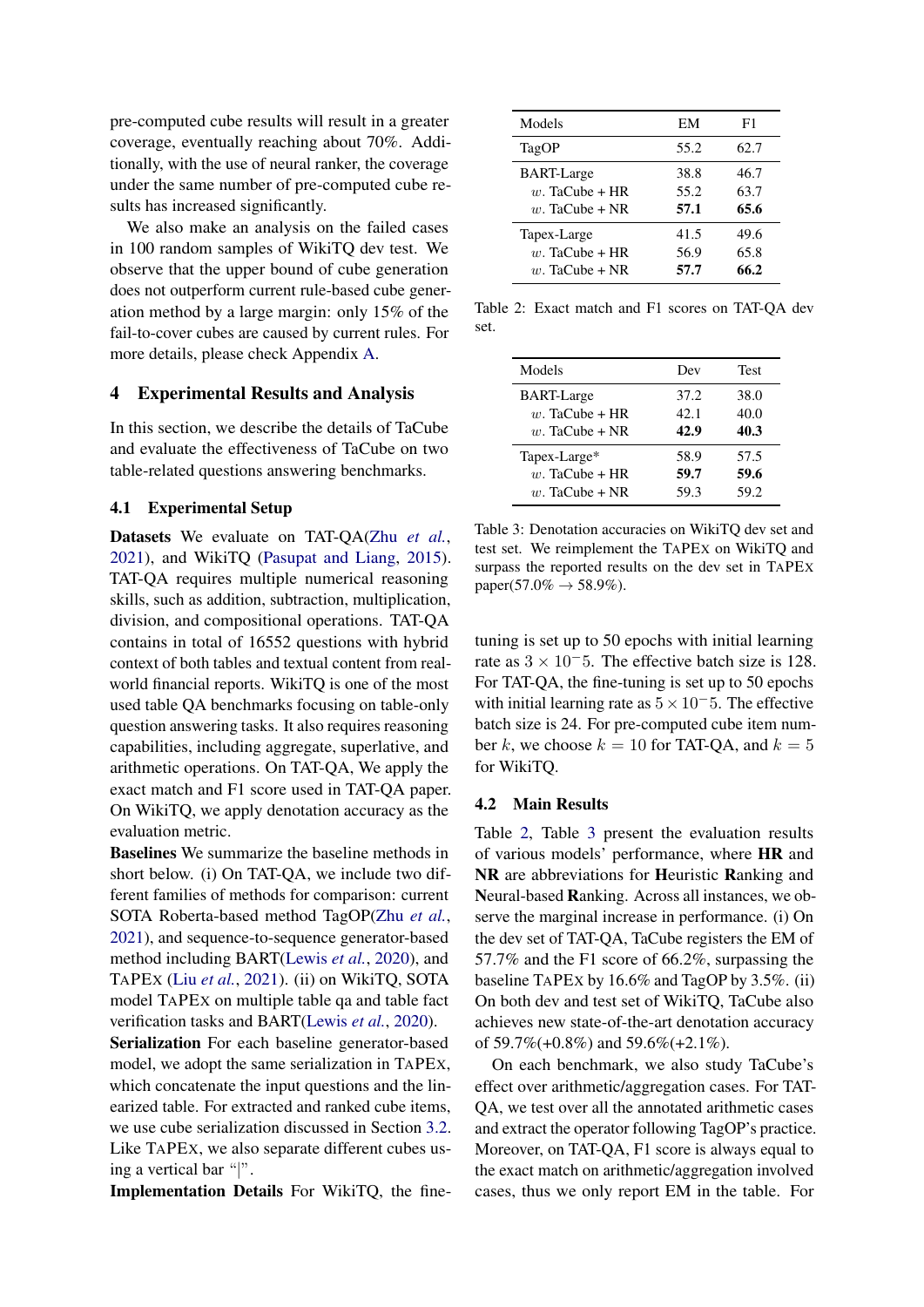<span id="page-7-1"></span>

| Model                                        |  |                                     |  | CR. Avg Sum Diff Div Arith. |
|----------------------------------------------|--|-------------------------------------|--|-----------------------------|
| <b>BART-Large</b>                            |  | $0.0$ 2.8 1.8 4.3 5.6 2.6           |  |                             |
| w. TaCube + HR 69.7 62.4 26.3 38.7 5.6       |  |                                     |  | 44.0                        |
| w. TaCube + NR 78.7 55.3 40.4 40.9 27.8 47.5 |  |                                     |  |                             |
| Tapex-Large                                  |  | $0.6$ $3.5$ $1.8$ $6.0$ $5.6$ $3.5$ |  |                             |
| w. TaCube + HR 78.1 53.2 33.3 51.9 33.3 50.0 |  |                                     |  |                             |
| w. TaCube + NR 79.4 53.9 33.3 48.5 27.8 49.6 |  |                                     |  |                             |

Table 4: Exact match on arithmetic/aggregation involved cases of TAT-QA dev set. Arith. represents all cases involving arithmetic operations. CR. stands for the change-ratio operator.

<span id="page-7-0"></span>

| Models            | Diff | Sum  | Avg  | Count | Total |
|-------------------|------|------|------|-------|-------|
| <b>BART-Large</b> | 2.4  | 2.5  | 10.0 | 33.6  | 30.2  |
| $w$ . TaCube + HR | 21.4 | 20.0 | 40.0 | 46.1  | 43.5  |
| $w$ . TaCube + NR | 33.3 | 15.0 | 40.0 | 45.7  | 43.5  |
| Tapex-Large       | 19.0 | 10.0 | 10.0 | 64.0  | 58.4  |
| $w$ . TaCube + HR | 33.3 | 22.5 | 20.0 | 65.4  | 61.0  |
| $w$ . TaCube + NR | 33.3 | 17.5 | 10.0 | 65.3  | 60.6  |

Table 5: Performance on different operators of WikiTQ dev set. The number of cases involving difference, summation, average and count is 41, 40, 10 and 709 respectively.

WikiTQ, the distribution among arithmetic cases and aggregation cases is extremely unbalanced. To study TaCube's effect on each operator, we separate out a subset of the original dataset using annotations in the Squall dataset. Squall (Shi *[et al.](#page-9-13)*, [2020\)](#page-9-13) manually annotates SQL query corresponding to the question and table, covering 80% examples for train and dev set of the WikiTQ. We determine the operator by the aggregation/arithmetic keywords appearing in the SQL query and get the performance over each operator.

The results are presented in Table [5](#page-7-0) and Table [4.](#page-7-1) The model with TaCube substantially outperform on each type of the operator. Again, TAPEX shows its power in aggregation operator: among extracted count operations, TAPEX without TaCube achieves denotation accuracy of 64.0%, which outperforms the BART baseline by over 30%.

Further, because the proportion and the absolute number of WikiTQ samples requiring summation, average, difference and other operations are quite low, it is not conducive for TaCube's training. Despite such negative factors, using TaCube still bring performance boost on each operator. On TAT-QA which contains more arithmetic cases, TaCube outperforms on every operator by a large margin.

### 5 Related Work

Table QA with PLMs There are a variety of works applying PLMs on Table QA. To perform question answering over semi-structured tabular data, prior work formulated the problem into a semantic parsing task, and adopted semantic parsers to operate over tables (Yin *[et al.](#page-9-3)*, [2020;](#page-9-3) Shi *[et al.](#page-9-16)*, [2018;](#page-9-16) [Liang](#page-9-8) *[et al.](#page-9-8)*, [2018;](#page-9-8) [Cheng](#page-8-0) *et al.*, [2021a\)](#page-8-0). To better encode and represent the tabular data, work also focused on: (i) table input featurization, which may conclude extra information about tabulat data, e.g., column/row embeddings based on cell location [\(Wang](#page-9-14) *[et al.](#page-9-14)*, [2021;](#page-9-14) [Herzig](#page-9-4) *et al.*, [2020;](#page-9-4) [Eisenschlos](#page-8-8) *et [al.](#page-8-8)*, [2021\)](#page-8-8); (ii) structural-aware encoding, which designs visualization matrix for structure-pruned attention of transformers [\(Wang](#page-9-14) *et al.*, [2021;](#page-9-14) [Eisen](#page-8-8)[schlos](#page-8-8) *et al.*, [2021\)](#page-8-8) or produce embedding in a row-wise/column-wise manner (Yin *[et al.](#page-9-3)*, [2020\)](#page-9-3); (iii) table pre-training using collected tabular data corpus (Yin *[et al.](#page-9-3)*, [2020;](#page-9-3) Liu *[et al.](#page-9-5)*, [2021;](#page-9-5) [Herzig](#page-9-4) *et [al.](#page-9-4)*, [2020;](#page-9-4) [Eisenschlos](#page-8-8) *et al.*, [2021\)](#page-8-8). Recent work has shown the potential of directly using PLMs for table QA. Classified by the model architecture, the encoder-based methods [\(Herzig](#page-9-4) *et al.*, [2020;](#page-9-4) [Eisen](#page-8-8)[schlos](#page-8-8) *et al.*, [2021\)](#page-8-8) applies multiple classification head on the encoding representation and generate the answer. The generator based methods expect the decoder to autoregressively generate the ground truth answer without extra design (Liu *[et al.](#page-9-5)*, [2021;](#page-9-5) Xie *[et al.](#page-9-6)*, [2022\)](#page-9-6). We mainly focus on the possbility to improve the performance on the generator based method, especially its numerical reasoning skills.

Numerical Reasoning over tabular data Numerical reasoning is important in different NL tasks (Dua *[et al.](#page-8-9)*, [2019;](#page-8-9) Zhu *[et al.](#page-10-0)*, [2021;](#page-10-0) [Zhao](#page-9-7) *et al.*, [2022\)](#page-9-7). In table domain, tables usually contain numeric values which are well-organized. Moreover, in several end-user tools, the spreadsheet formulas in cells imply the numerical relationships among the table cells [\(Dong](#page-8-1) *et al.*, [2022\)](#page-8-1). Therefore, a wide range of tasks require numerical reasoning over tabular data, such as table-to-text [\(Suadaa](#page-9-17) *et [al.](#page-9-17)*, [2021;](#page-9-17) [Cheng](#page-8-3) *et al.*, [2021b\)](#page-8-3), formula prediction [\(Cheng](#page-8-0) *et al.*, [2021a;](#page-8-0) [Chen](#page-8-10) *et al.*, [2021a\)](#page-8-10) and table fact verification [\(Chen](#page-8-6) *et al.*, [2019;](#page-8-6) [Aly](#page-8-7) *et [al.](#page-8-7)*, [2021\)](#page-8-7) and table question answering [\(Pasupat](#page-9-1) [and Liang,](#page-9-1) [2015\)](#page-9-1). Recently, various benchmarks are proposed to solve table QA problems and containing a large proportion of numerical reasoning examples [\(Chen](#page-8-2) *et al.*, [2021b;](#page-8-2) Zhu *[et al.](#page-10-0)*, [2021;](#page-10-0) [Zhao](#page-9-7) *et al.*, [2022\)](#page-9-7).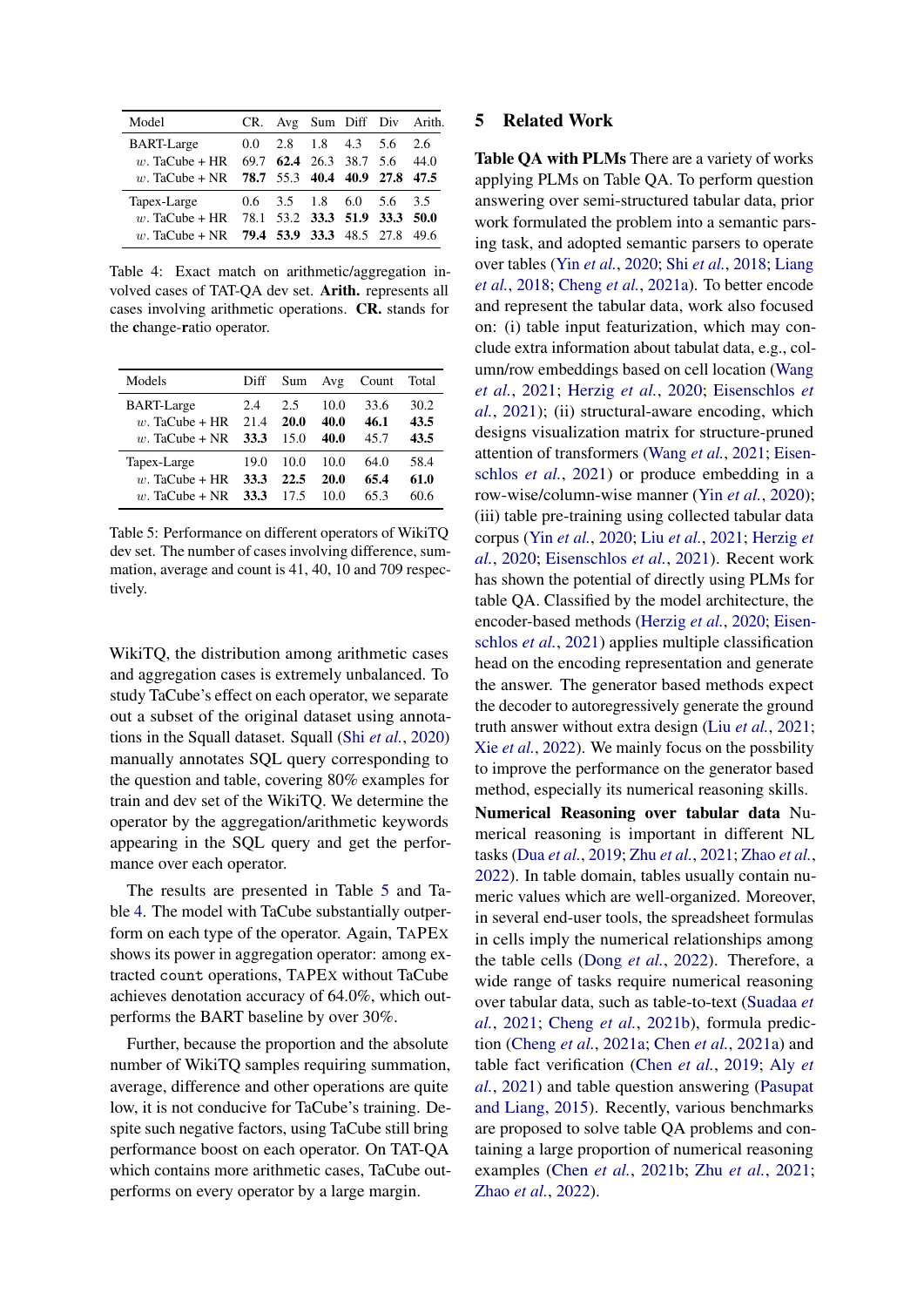Retrieval based ODQA Most existing methods deals with open domain QA(ODQA) by retrieving evidence over documents [\(Chen](#page-8-11) *et al.*, [2017\)](#page-8-11), knowledge graph triples [\(Verga](#page-9-18) *et al.*, [2021\)](#page-9-18) and collection of question-answer pairs [\(Chen](#page-8-12) *et al.*, [2022;](#page-8-12) Xiao *[et al.](#page-9-19)*, [2021\)](#page-9-19) to aggregate the answer using retrieved evidence. Different from these works, our method do not directly transform the table QA into a retrieval problem; instead, the model need to leverage the pre-computed cube and may perform post-processing during answer decoding, such as adding a scale string, and further comparison based on the cube items.

# 6 Conclusion

In this paper, we focus on numerical reasoning problems over tabular question answering. We propose our method, namely TaCube, which automatically extracted pre-computed results for a given question and a table following the designed cube generation rules. The pre-computed cube is serialized and fed to the model in the input phase, mitigating the gap in numerical reasoning skills for PLMs. TaCube is tested over multiple table QA benchmarks using a encoder-decoder architecture, and achieves new SOTA performance on each of them. Further analysis shows the performance boost mainly comes from the numerical reasoning examples in the benchmarks. In the future, we may exploit a more complex cube which can cover more numerical reasoning cases, e.g. a secondorder cube, which has not yet been included in this paper.

### References

- <span id="page-8-7"></span>Rami Aly, Zhijiang Guo, Michael Sejr Schlichtkrull, James Thorne, Andreas Vlachos, Christos Christodoulopoulos, Oana Cocarascu, and Arpit Mittal. Feverous: Fact extraction and verification over unstructured and structured information. In *Thirty-fifth Conference on Neural Information Processing Systems Datasets and Benchmarks Track (Round 1)*, 2021.
- <span id="page-8-11"></span>Danqi Chen, Adam Fisch, Jason Weston, and Antoine Bordes. Reading wikipedia to answer open-domain questions. In *Proceedings of the 55th Annual Meeting of the Association for Computational Linguistics (Volume 1: Long Papers)*, pages 1870–1879, 2017.
- <span id="page-8-6"></span>Wenhu Chen, Hongmin Wang, Jianshu Chen, Yunkai Zhang, Hong Wang, Shiyang Li, Xiyou Zhou, and William Yang Wang. Tabfact: A large-scale dataset for table-based fact verification. *arXiv preprint:1909.02164*, 2019.
- <span id="page-8-10"></span>Xinyun Chen, Petros Maniatis, Rishabh Singh, Charles Sutton, Hanjun Dai, Max Lin, and Denny Zhou. Spreadsheetcoder: Formula prediction from semistructured context. In *International Conference on Machine Learning*, pages 1661–1672. PMLR, 2021.
- <span id="page-8-2"></span>Zhiyu Chen, Wenhu Chen, Charese Smiley, Sameena Shah, Iana Borova, Dylan Langdon, Reema Moussa, Matt Beane, Ting-Hao Huang, Bryan R Routledge, et al. Finqa: A dataset of numerical reasoning over financial data. In *Proceedings of the 2021 Conference on Empirical Methods in Natural Language Processing*, pages 3697–3711, 2021.
- <span id="page-8-12"></span>Wenhu Chen, Pat Verga, Michiel de Jong, John Wieting, and William Cohen. Augmenting pretrained language models with qa-memory for open-domain question answering. *arXiv preprint arXiv:2204.04581*, 2022.
- <span id="page-8-0"></span>Zhoujun Cheng, Haoyu Dong, Fan Cheng, Ran Jia, Pengfei Wu, Shi Han, and Dongmei Zhang. Fortap: Using formulae for numerical-reasoning-aware table pretraining. *arXiv preprint arXiv:2109.07323*, 2021.
- <span id="page-8-3"></span>Zhoujun Cheng, Haoyu Dong, Zhiruo Wang, Ran Jia, Jiaqi Guo, Yan Gao, Shi Han, Jian-Guang Lou, and Dongmei Zhang. Hitab: A hierarchical table dataset for question answering and natural language generation. *arXiv preprint arXiv:2108.06712*, 2021.
- <span id="page-8-1"></span>Haoyu Dong, Zhoujun Cheng, Xinyi He, Mengyu Zhou, Anda Zhou, Fan Zhou, Ao Liu, Shi Han, and Dongmei Zhang. Table pretraining: A survey on model architectures, pretraining objectives, and downstream tasks. *arXiv preprint arXiv:2201.09745*, 2022.
- <span id="page-8-9"></span>Dheeru Dua, Yizhong Wang, Pradeep Dasigi, Gabriel Stanovsky, Sameer Singh, and Matt Gardner. Drop: A reading comprehension benchmark requiring discrete reasoning over paragraphs. In *Proceedings of the 2019 Conference of the North American Chapter of the Association for Computational Linguistics: Human Language Technologies, Volume 1 (Long and Short Papers)*, pages 2368–2378, 2019.
- <span id="page-8-8"></span>Julian Eisenschlos, Maharshi Gor, Thomas Mueller, and William Cohen. Mate: Multi-view attention for table transformer efficiency. In *Proceedings of the 2021 Conference on Empirical Methods in Natural Language Processing*, pages 7606–7619, 2021.
- <span id="page-8-5"></span>Yan Gao, Jian-Guang Lou, and Dongmei Zhang. A hybrid semantic parsing approach for tabular data analysis. *arXiv preprint arXiv:1910.10363*, 2019.
- <span id="page-8-4"></span>Jiaqi Guo, Zecheng Zhan, Yan Gao, Yan Xiao, Jian-Guang Lou, Ting Liu, and Dongmei Zhang. Towards complex text-to-sql in cross-domain database with intermediate representation. In *Proceedings of the 57th Annual Meeting of the Association for Computational Linguistics*, pages 4524–4535, 2019.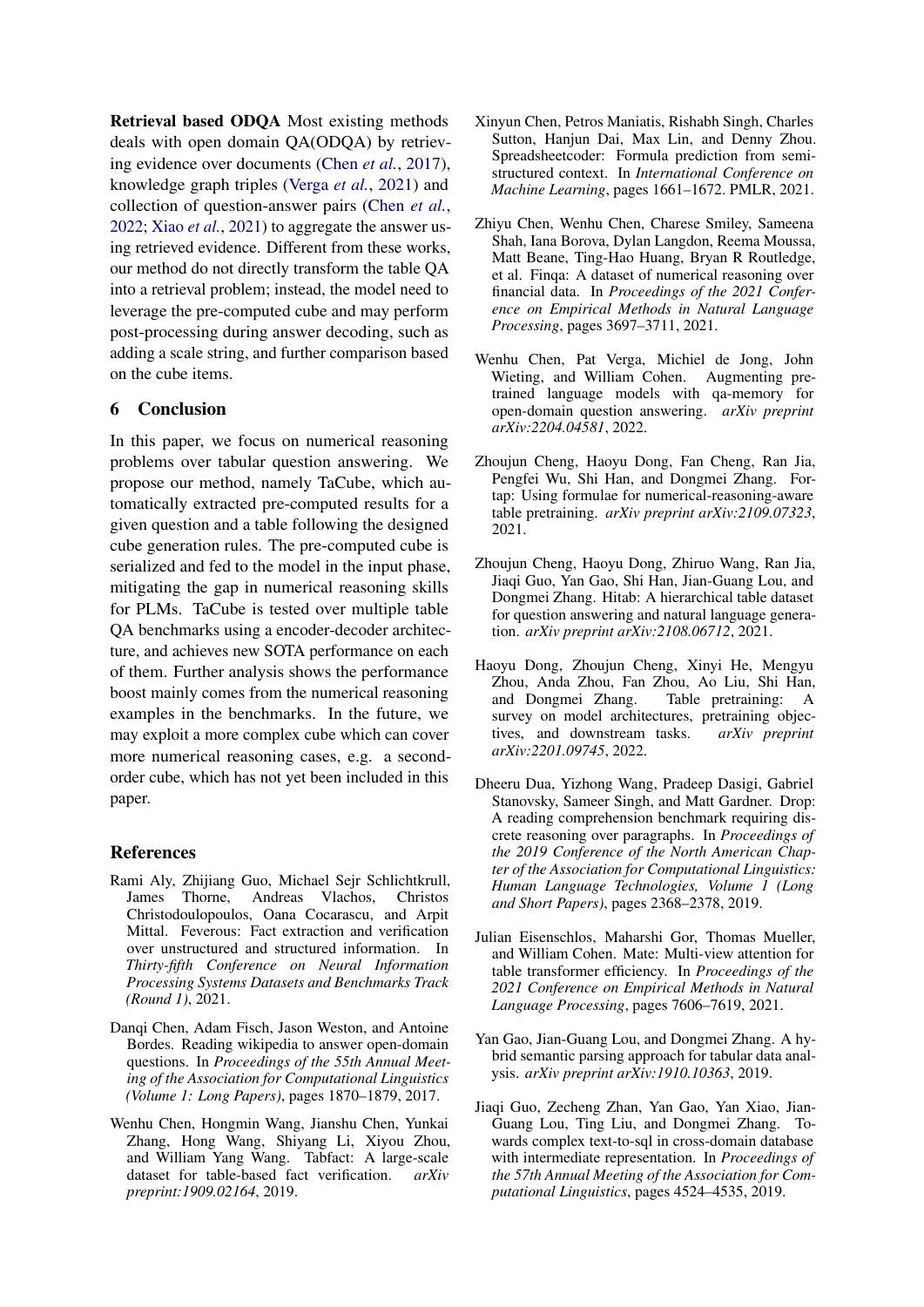- <span id="page-9-12"></span>Jiawei Han, Jian Pei, and Micheline Kamber. *Data mining: concepts and techniques*. Elsevier, 2011.
- <span id="page-9-4"></span>Jonathan Herzig, Pawel Krzysztof Nowak, Thomas Mueller, Francesco Piccinno, and Julian Eisenschlos. Tapas: Weakly supervised table parsing via pretraining. In *Proceedings of the 58th Annual Meeting of the Association for Computational Linguistics*, pages 4320–4333, 2020.
- <span id="page-9-11"></span>Han Jiawei, Kamber Micheline, and Pei Jian. Data mining concepts and techniques, 2016.
- <span id="page-9-10"></span>Mike Lewis, Yinhan Liu, Naman Goyal, Marjan Ghazvininejad, Abdelrahman Mohamed, Omer Levy, Veselin Stoyanov, and Luke Zettlemoyer. Bart: Denoising sequence-to-sequence pre-training for natural language generation, translation, and comprehension. In *Proceedings of the 58th Annual Meeting of the Association for Computational Linguistics*, pages 7871–7880, 2020.
- <span id="page-9-8"></span>Chen Liang, Mohammad Norouzi, Jonathan Berant, Quoc V Le, and Ni Lao. Memory augmented policy optimization for program synthesis and semantic parsing. *Advances in Neural Information Processing Systems*, 31, 2018.
- <span id="page-9-5"></span>Qian Liu, Bei Chen, Jiaqi Guo, Zeqi Lin, and Jian-guang Lou. Tapex: Table pre-training via learning a neural sql executor. *arXiv preprint arXiv:2107.07653*, 2021.
- <span id="page-9-1"></span>Panupong Pasupat and Percy Liang. Compositional semantic parsing on semi-structured tables. In *Proceedings of the 53rd Annual Meeting of the Association for Computational Linguistics and the 7th International Joint Conference on Natural Language Processing (Volume 1: Long Papers)*, pages 1470– 1480, 2015.
- <span id="page-9-9"></span>Colin Raffel, Noam Shazeer, Adam Roberts, Katherine Lee, Sharan Narang, Michael Matena, Yanqi Zhou, Wei Li, and Peter J Liu. Exploring the limits of transfer learning with a unified text-to-text transformer. *Journal of Machine Learning Research*, 21:1–67, 2020.
- <span id="page-9-15"></span>Juan Ramos et al. Using tf-idf to determine word relevance in document queries. In *Proceedings of the first instructional conference on machine learning*, volume 242, pages 29–48. Citeseer, 2003.
- <span id="page-9-16"></span>Tianze Shi, Kedar Tatwawadi, Kaushik Chakrabarti, Yi Mao, Oleksandr Polozov, and Weizhu Chen. Incsql: Training incremental text-to-sql parsers with non-deterministic oracles. *arXiv preprint arXiv:1809.05054*, 2018.
- <span id="page-9-13"></span>Tianze Shi, Chen Zhao, Jordan Boyd-Graber, Hal Daumé III, and Lillian Lee. On the potential of lexico-logical alignments for semantic parsing to SQL queries. In *Findings of EMNLP*, 2020.
- <span id="page-9-17"></span>Lya Hulliyyatus Suadaa, Hidetaka Kamigaito, Kotaro Funakoshi, Manabu Okumura, and Hiroya Takamura. Towards table-to-text generation with numerical reasoning. In *Proceedings of the 59th Annual Meeting of the Association for Computational Linguistics and the 11th International Joint Conference on Natural Language Processing (Volume 1: Long Papers)*, pages 1451–1465, 2021.
- <span id="page-9-18"></span>Pat Verga, Haitian Sun, Livio Baldini Soares, and William Cohen. Adaptable and interpretable neural memoryover symbolic knowledge. In *Proceedings of the 2021 Conference of the North American Chapter of the Association for Computational Linguistics: Human Language Technologies*, pages 3678–3691, 2021.
- <span id="page-9-14"></span>Zhiruo Wang, Haoyu Dong, Ran Jia, Jia Li, Zhiyi Fu, Shi Han, and Dongmei Zhang. Tuta: Treebased transformers for generally structured table pretraining. In *Proceedings of the 27th ACM SIGKDD Conference on Knowledge Discovery & Data Mining*, pages 1780–1790, 2021.
- <span id="page-9-19"></span>Jinfeng Xiao, Lidan Wang, Franck Dernoncourt, Trung Bui, Tong Sun, and Jiawei Han. Open-domain question answering with pre-constructed question spaces. In *Proceedings of the 2021 Conference of the North American Chapter of the Association for Computational Linguistics: Student Research Workshop*, pages 61–67, 2021.
- <span id="page-9-6"></span>Tianbao Xie, Chen Henry Wu, Peng Shi, Ruiqi Zhong, Torsten Scholak, Michihiro Yasunaga, Chien-Sheng Wu, Ming Zhong, Pengcheng Yin, Sida I Wang, et al. Unifiedskg: Unifying and multi-tasking structured knowledge grounding with text-to-text language models. *arXiv preprint arXiv:2201.05966*, 2022.
- <span id="page-9-3"></span>Pengcheng Yin, Graham Neubig, Wen-tau Yih, and Sebastian Riedel. Tabert: Pretraining for joint understanding of textual and tabular data. In *Proceedings of the 58th Annual Meeting of the Association for Computational Linguistics*, pages 8413–8426, 2020.
- <span id="page-9-0"></span>Tao Yu, Rui Zhang, Kai Yang, Michihiro Yasunaga, Dongxu Wang, Zifan Li, James Ma, Irene Li, Qingning Yao, Shanelle Roman, et al. Spider: A largescale human-labeled dataset for complex and crossdomain semantic parsing and text-to-sql task. In *Proceedings of the 2018 Conference on Empirical Methods in Natural Language Processing*, pages 3911–3921, 2018.
- <span id="page-9-7"></span>Yilun Zhao, Yunxiang Li, Chenying Li, and Rui Zhang. Multihiertt: Numerical reasoning over multi hierarchical tabular and textual data. In *Proceedings of the 60th Annual Meeting of the Association for Computational Linguistics (Volume 1: Long Papers)*, pages 6588–6600, 2022.
- <span id="page-9-2"></span>Victor Zhong, Caiming Xiong, and Richard Socher. Seq2sql: Generating structured queries from natural language using reinforcement learning. *arXiv:1709.00103*, 2017.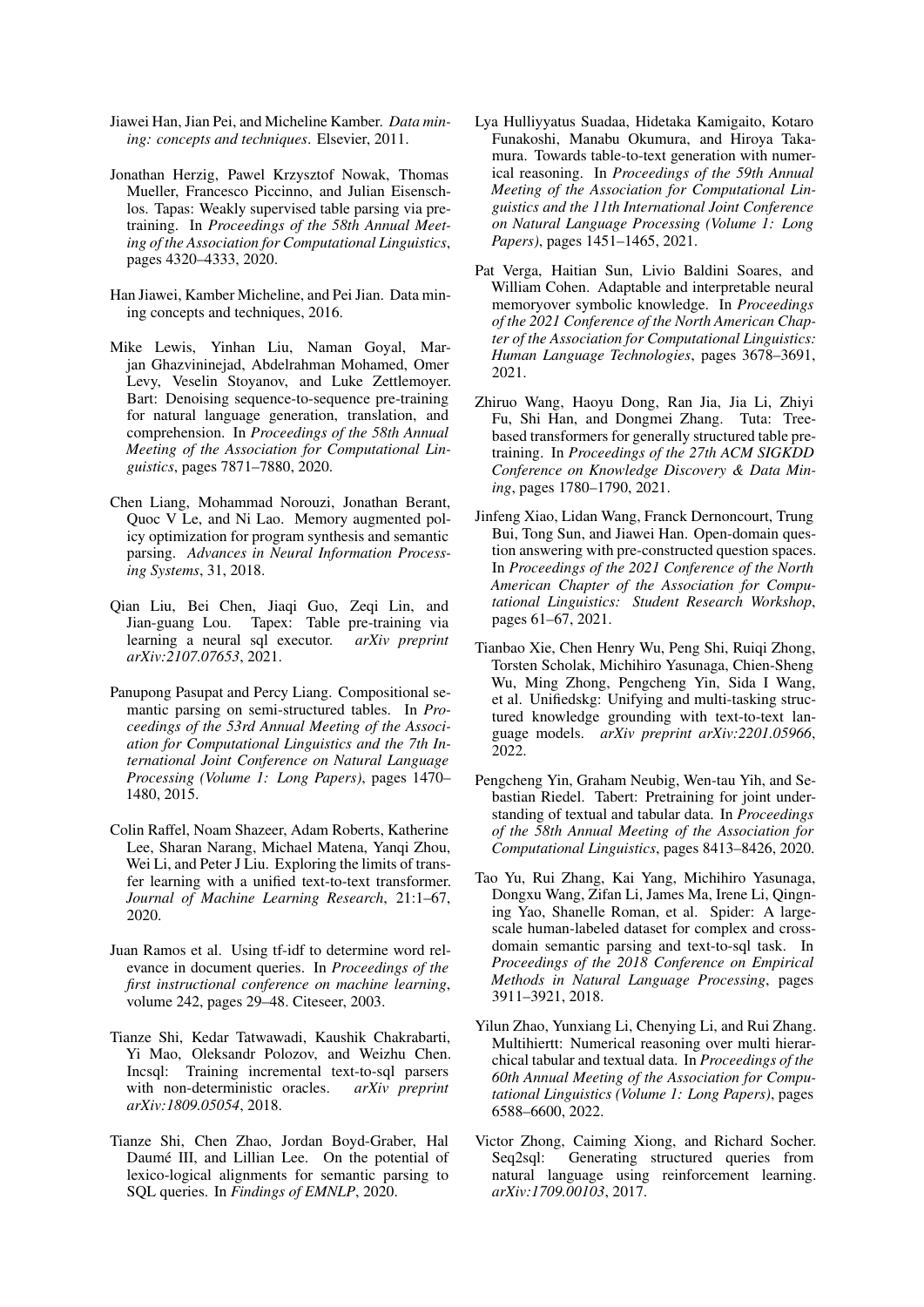<span id="page-10-0"></span>Fengbin Zhu, Wenqiang Lei, Youcheng Huang, Chao Wang, Shuo Zhang, Jiancheng Lv, Fuli Feng, and Tat-Seng Chua. Tat-qa: A question answering benchmark on a hybrid of tabular and textual content in finance. In *Proceedings of the 59th Annual Meeting of the Association for Computational Linguistics and the 11th International Joint Conference on Natural Language Processing (Volume 1: Long Papers)*, pages 3277–3287, 2021.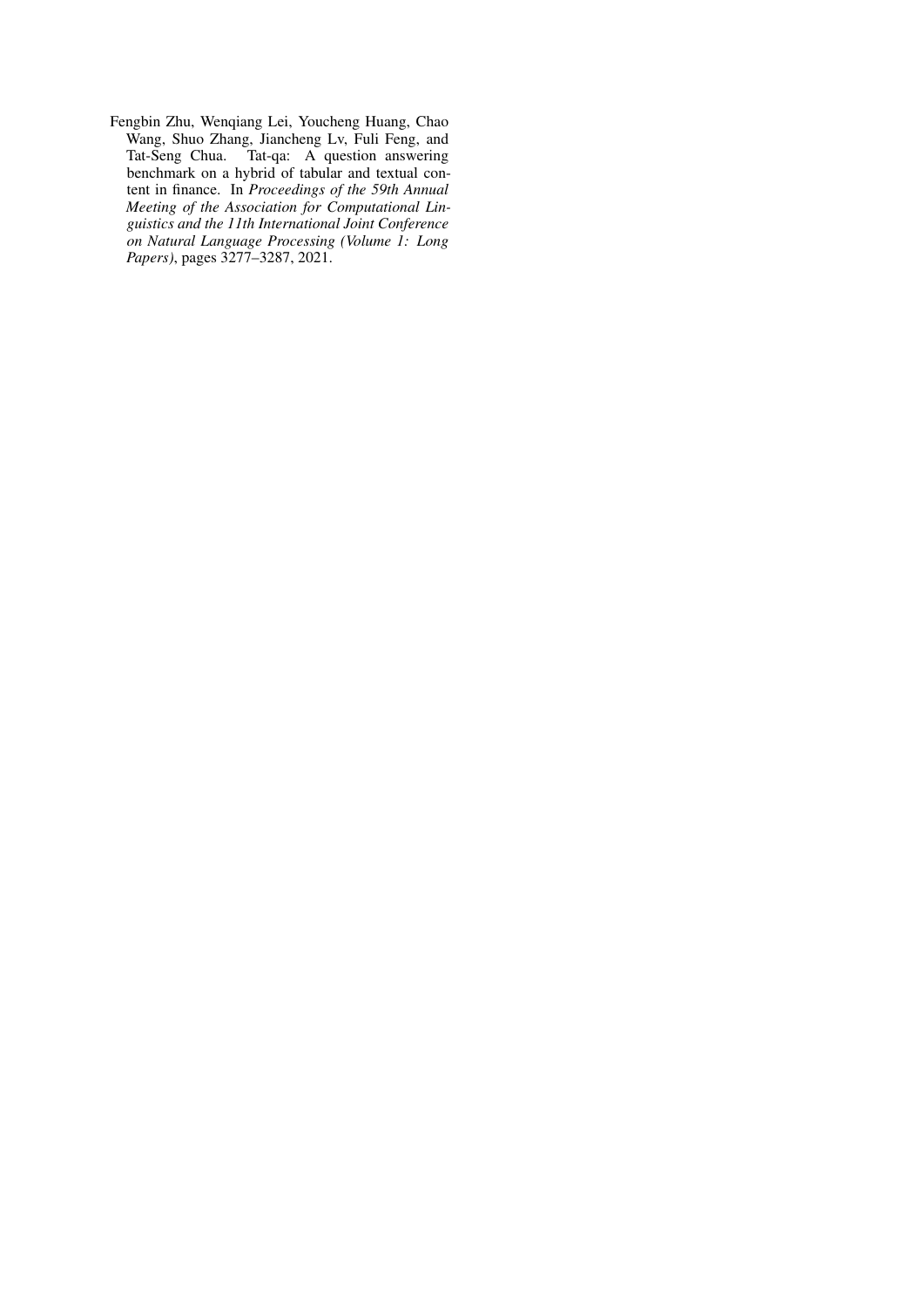# <span id="page-11-0"></span>A Failed-to-extract cases

We categorize cases of failed extraction into four categories: (i) Outside Knowledge: We need to have both the knowledge provided by the form as well as external knowledge in order to answer such questions. Take nt-7969 as an instance, the question answering the times of an athlete compete in the game. While in the original table(which is shown in Figure [4\)](#page-11-1), one row is denoteed as "DNF" which means "do not finish". Such cases need outside knowledge in sports terminology and are hard to generate the answer. (ii) Non-number Pattern: The answers to these questions contain nonnumber patterns, while the pre-computed cube results are limited to numerical data only. (iii) Ruleuncovered Cases: As stated in Section [3.1,](#page-3-0) current designed rule for cube generation only consider naive first-order data cubes. Thus, the extracted cubes can not include compositional computation. Moreover, for unusual numeric formats, such dates, length in ft., or magnitude, it is non-trivial to design a general rule and currently such cases are not covered. (iv) Other Cases: Answers are either incorrectly annotated or the reasoning process is unclear.

# A.1 Outside Knowledge

Question: how many times did imma clopes compete?

Table: See Figure [4](#page-11-1)

# Answer: 5

Analysis: The question answering the times of an athlete compete in the game. While in the original table(which is shown in Figure [4\)](#page-11-1), one row is denoteed as "DNF" which means "do not finish". Such cases need outside knowledge in sports terminology and are hard to generate the answer.

# A.2 Non-number Pattern

Question: what is the difference between the time air uganda commenced operations and skyjet airlines commenced operations?

Table: See Figure [5](#page-11-2)

Answer: 4 years

Analysis: The answer to the question includes a non-number pattern. Thus, the value "4" is included in our precomputed cube results, however, the answer "4 years" is not.

## A.3 Rule-uncovered Case

**Question:** what was the average time for the americans?

Table: See Figure [6](#page-11-3)

| Outside            | e.g., nt-7969                            |
|--------------------|------------------------------------------|
| Knowledge          | question: how many times                 |
| $(9\%)$            | did imma clopes compete?                 |
|                    | answer: 5                                |
| Non-number         | e.g., $nt-6701$                          |
| Pattern            | <b>question</b> : what is the difference |
| $(1\%)$            | between the time air uganda              |
|                    | commenced operations and                 |
|                    | skyjet airlines commenced operations?    |
|                    | answer: 4 years                          |
| Rule-uncovered     | e.g., $nt-2401$                          |
| Case               | question: what was the average time      |
| (15%)              | for the americans?                       |
|                    | <b>answer</b> : 4:19:41                  |
| Other              | e.g. $nt-10206$                          |
| Case               | question: how many years ago             |
| (3%)               | did ne-yo play as mixx?                  |
|                    | answer: 8                                |
| Correct Case (72%) |                                          |

Table 6: Detailed analysis on TaCube fail-to-cover cases. We randomly pick 100 samples in WikiTQ dev set and manually check the extraction results.

<span id="page-11-1"></span>

| Year | <b>Competition</b>                 | <b>Venue</b>               | <b>Position</b> | <b>Notes</b> |
|------|------------------------------------|----------------------------|-----------------|--------------|
|      | 1995 World Indoor Championships    | Barcelona, Spain           | 11th            | Pentathlon   |
|      | 1996 Olympic Games                 | Atlanta, Georgia, USA 24th |                 | Heptathlon   |
|      | 1997 World Championships           | Athens, Greece             | 16th            | Heptathlon   |
|      | 1998 European Indoor Championships | Valencia, Spain            | 7 <sub>th</sub> | Pentathlon   |
|      | 1998 European Championships        | <b>Budapest, Hungary</b>   | 14th            | Heptathlon   |
|      | 2000 Olympic Games                 | Sydney, Australia          | <b>DNF</b>      | Heptathlon   |

Figure 4: outside knowledge

<span id="page-11-2"></span>

| <b>AIRLINE</b>                 | <b>ICAO IATA</b> |                | <b>CALLSIGN</b>       | <b>COMMENCED</b><br><b>OPERATIONS</b> |
|--------------------------------|------------------|----------------|-----------------------|---------------------------------------|
| Air Uganda                     | <b>UGA</b>       | U <sub>7</sub> | <b>UGANDA</b>         | 2007                                  |
| Eagle Air (Uganda)             | <b>EGU</b>       | H7             | AFRICAN FAGLE         | 1994                                  |
| Fly540 Uganda                  | FUL.             |                | <b>ORANGE CRANE</b>   | 2008                                  |
| <b>Pearl Air Services</b>      | <b>PRY</b>       |                | <b>PEARL SERVICES</b> |                                       |
| <b>Royal Daisy Airlines</b>    | <b>KDR</b>       | 6D             | <b>DARLINES</b>       | 2005                                  |
| <b>Skyjet Airlines</b>         | <b>SJU</b>       | <b>UQ</b>      | <b>SKYJET</b>         | 2003                                  |
| Africa Safari Air              | <b>ASA</b>       | AS             | <b>ASA</b>            | 2013                                  |
| Uganda Air Cargo               | <b>UCC</b>       |                | <b>UGANDA CARGO</b>   | 1994                                  |
| <b>United Airlines Limited</b> |                  |                |                       |                                       |

Figure 5: non-number pattern

<span id="page-11-3"></span>

| Rank           | <b>Name</b>                | <b>Nationality</b>         | <b>Time</b> | <b>Notes</b> |
|----------------|----------------------------|----------------------------|-------------|--------------|
| 1              | Janelle Atkinson   Jamaica |                            | $4:16.89$ Q |              |
| $\overline{2}$ |                            |                            |             | Q            |
| 3              | Kaitlin Sandeno            | United States 4:18.97      |             | I Q          |
| 4              | <b>Julia Stowers</b>       | United States $ 4:19.84 Q$ |             |              |
| 5              |                            |                            |             | Q            |
| 6              |                            |                            |             | Q            |
| 7              |                            |                            |             | Q            |
| 8              |                            |                            |             |              |

Figure 6: rule-uncovered case

# Answer: 4:19.41

Analysis: Due to the fact that the data format in the table is a date, the calculation of the result requires parsing complex data.

# A.4 Other Case

Question: how many years ago did ne-yo play as mixx? Table: See Figure [7](#page-12-0) Answer: 8